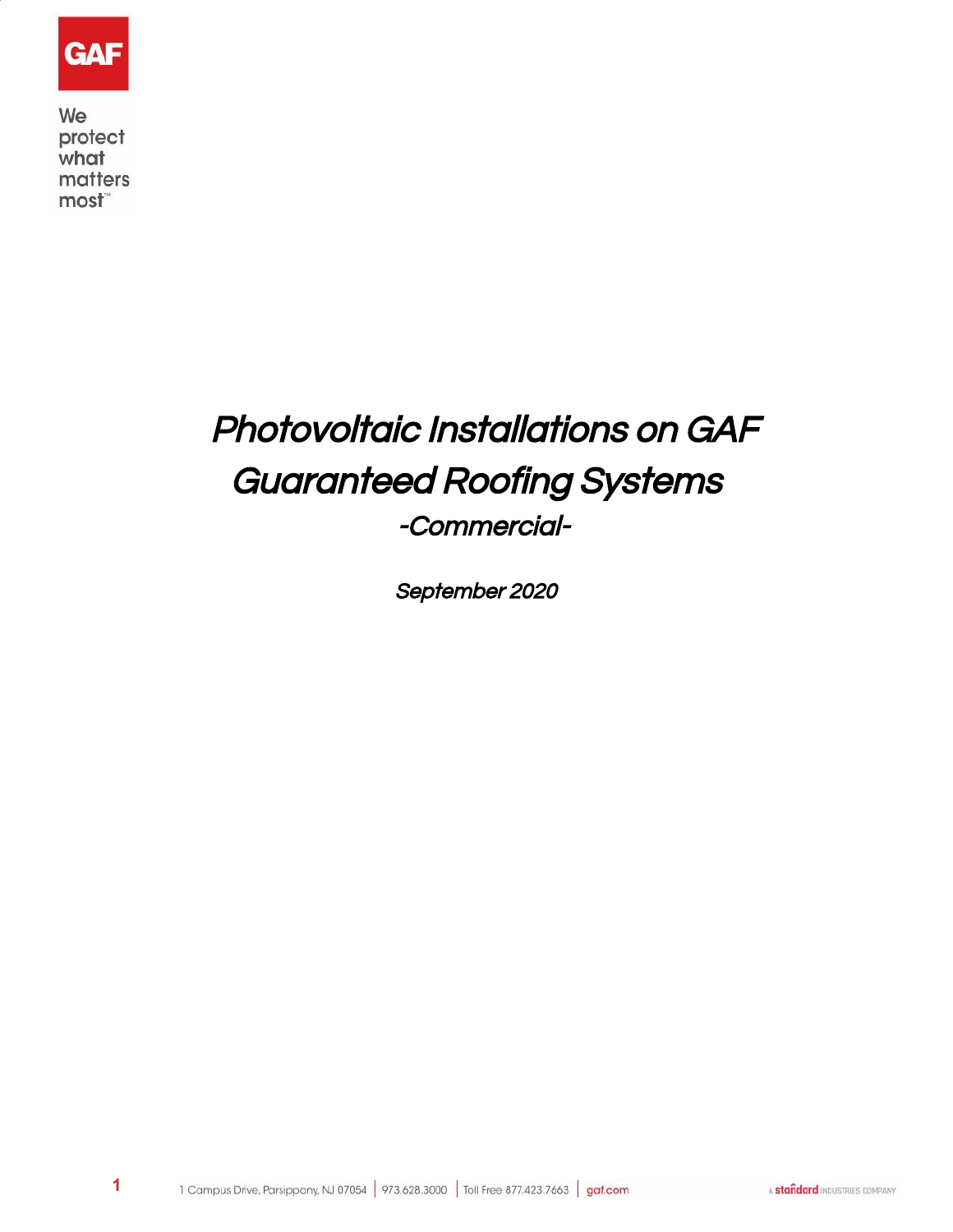# Photovoltaic Installations on GAF Guaranteed Roofing **Systems**

## **COMMERCIAL**

| <b>TABLE OF CONTENTS</b>             |        |  |  |  |
|--------------------------------------|--------|--|--|--|
| PV Technology Evaluation             | Page 3 |  |  |  |
| Roof as a Substrate Evaluation       | Page 3 |  |  |  |
| Structural Loading of PV on the Roof | Page 3 |  |  |  |
| Drainage                             | Page 4 |  |  |  |
| <b>Thermal Movement</b>              | Page 4 |  |  |  |
| Slip Sheets (or sacrificial sheets)  | Page 5 |  |  |  |
| <b>PV Service Access</b>             | Page 5 |  |  |  |
| Racking Systems                      | Page 5 |  |  |  |
| Guarantees                           | Page 6 |  |  |  |
| Flashings                            | Page 6 |  |  |  |
| <b>Electrical Connections</b>        | Page 6 |  |  |  |
| Pre-Job Conference                   | Page 7 |  |  |  |
| Codes, Standards & Guidelines        | Page 7 |  |  |  |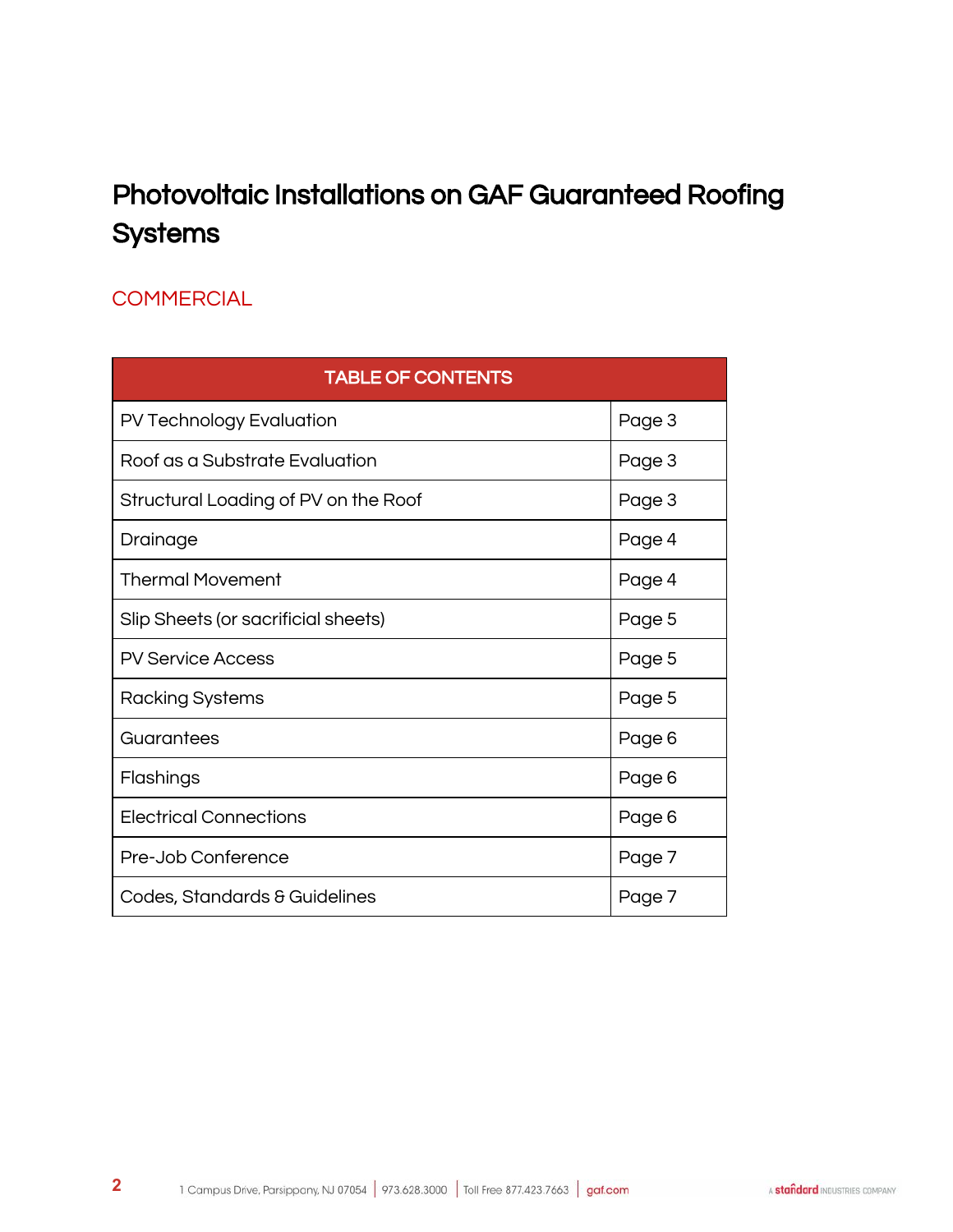### PV Technology Evaluation

There are many PV technologies in the market. It is critical that the designer match the right PV technology with the right roof system.

#### Roof as a Substrate Evaluation

- 1. Before installing a PV system over an existing roof, consider whether the remaining roof system service life is equivalent to the expected life of the PV system (typically >20 years). If it is expected that the PV installation will function longer than the existing roof system, re-covering or roof replacement should be considered. Other factors to consider include additional roof system penetrations, increased rooftop traffic, increased surface temperatures, etc. Match roof membrane thickness and field performance to the required service life of the PV system.
- 2. General recommendations for all new roofs that will be receiving PV include:
	- a. High compressive strength rigid board insulation.
	- b. Cover board located directly under the roof membrane.
	- c. Membrane of increased thickness for single-ply roofing.
	- d. Reflective roof surfaces & coatings to protect against UV.

In addition to these general recommendations, GAF recommends the following best practices to extend the life of the roof:

- a. Adhered systems for ballasted or self-adhering thin film PV installations. For self-adhering thin film PV, use of high temperature resistant membrane. Where a standard membrane is utilized, thin film PV should be installed to a sacrificial layer of membrane.
- b. Use of slip sheets (sacrificial sheets) in between the contact areas of the ballasted PV and the roof. The slip sheet must be adhered (heat welded or cold applied with adhesive) to the roof membrane.
- c. For ballasted PV systems, slope of the roof should not exceed 2:12.

Mechanically attached and Drill-Tec™ RhinoBond® attached roofing systems have the possibility of billowing due to high wind or building pressure differences. Billowing could cause ballasted PV systems to shift, and can also lead to localized abrasion of a roof membrane, as it rubs the edges and corners of a PV mounting system (at ballast trays, for example).

#### Structural Loading of PV on the Roof

**3**

1. The roofing system and building structural framing should be evaluated to verify there is enough load capacity to support the weight of the PV system (modules,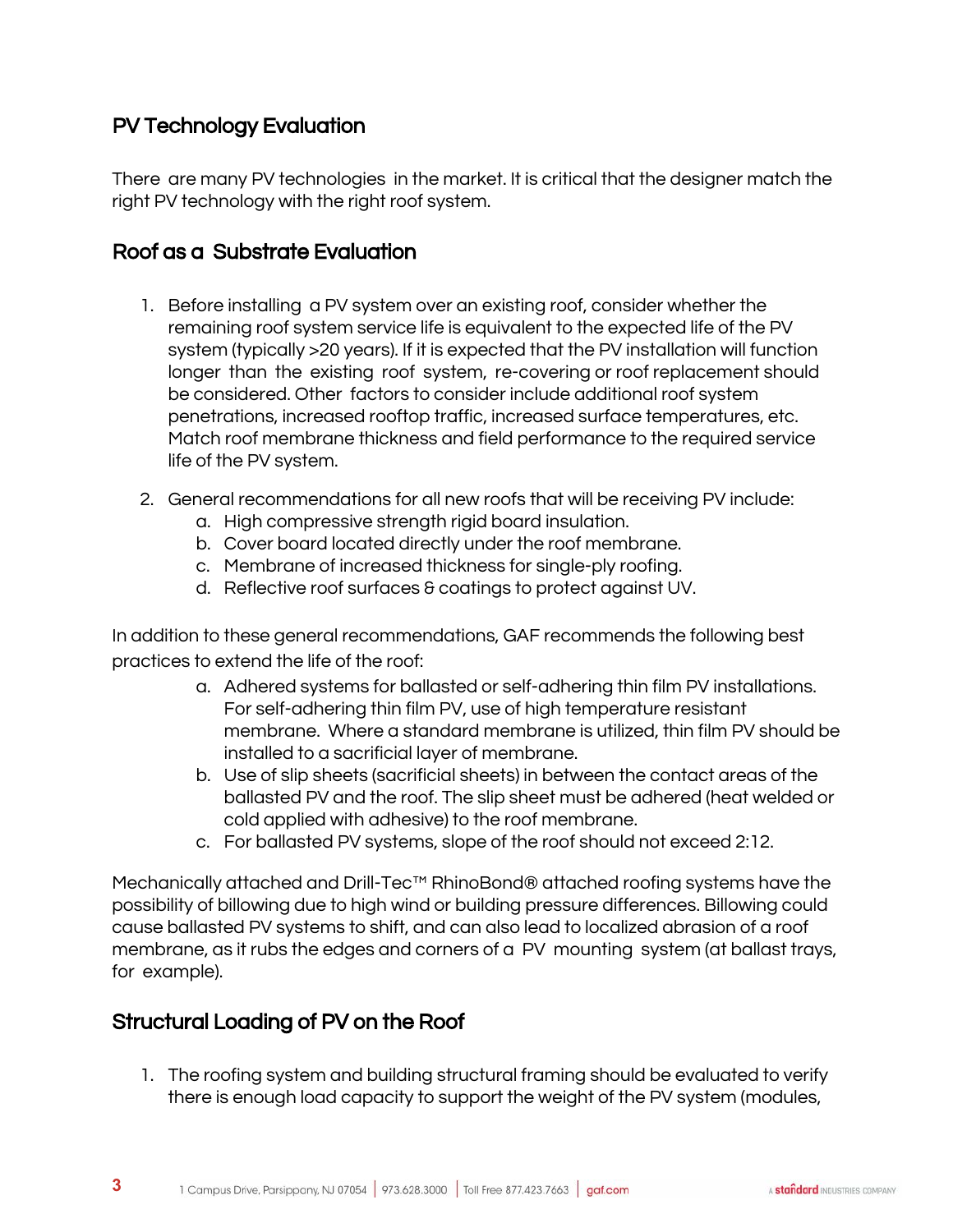conduits, and electrical equipment), wind uplifts, and snow loadings. A licensed structural engineer should provide stamped drawings and calculations.

- 2. All vertical and horizontal loads should be transferred to the building structure without deforming or overloading the roofing system.
- 3. The roof deck should also be evaluated for loads due to traffic during installation and PV/Paver stacking.

#### Drainage

Installation of a PV system should not interfere with the drainage of the roof system. Consider the following:

- 1. Elevate framing and conduits above the roof surface to allow drainage.
- 2. Install crickets on any perpendicular to drainage flow and greater than 24" wide.
- 3. Projections through the roof system should not be located within 2 feet of valleys or designated drainage areas adjacent to drains, scuppers, or gutters.
- 4. Consider modifying solar racking heights to counter the varying thickness of tapered insulation.

#### Thermal Movement

The PV array and electrical conduits are subject to thermal movement. The effect of thermal movement may be reduced by:

- 1. Splitting larger arrays into smaller sub-arrays.
- 2. Using racking clips and attachments that accommodate thermal expansion without transferring movement to the underlying roofing systems. Some racking manufacturers have provisions for thermal expansion built into the PV systems.
- 3. Using flexible flashing details for mechanically attached racking systems.
- 4. Incorporating thermal expansion fittings in straight electrical conduit runs.
- 5. Racking systems should not cross over expansion joints.

#### Slip Sheets (or sacrificial sheets)

**4**

1. Use similar sacrificial sheet (min 60 mil for single-ply roofing systems) in-between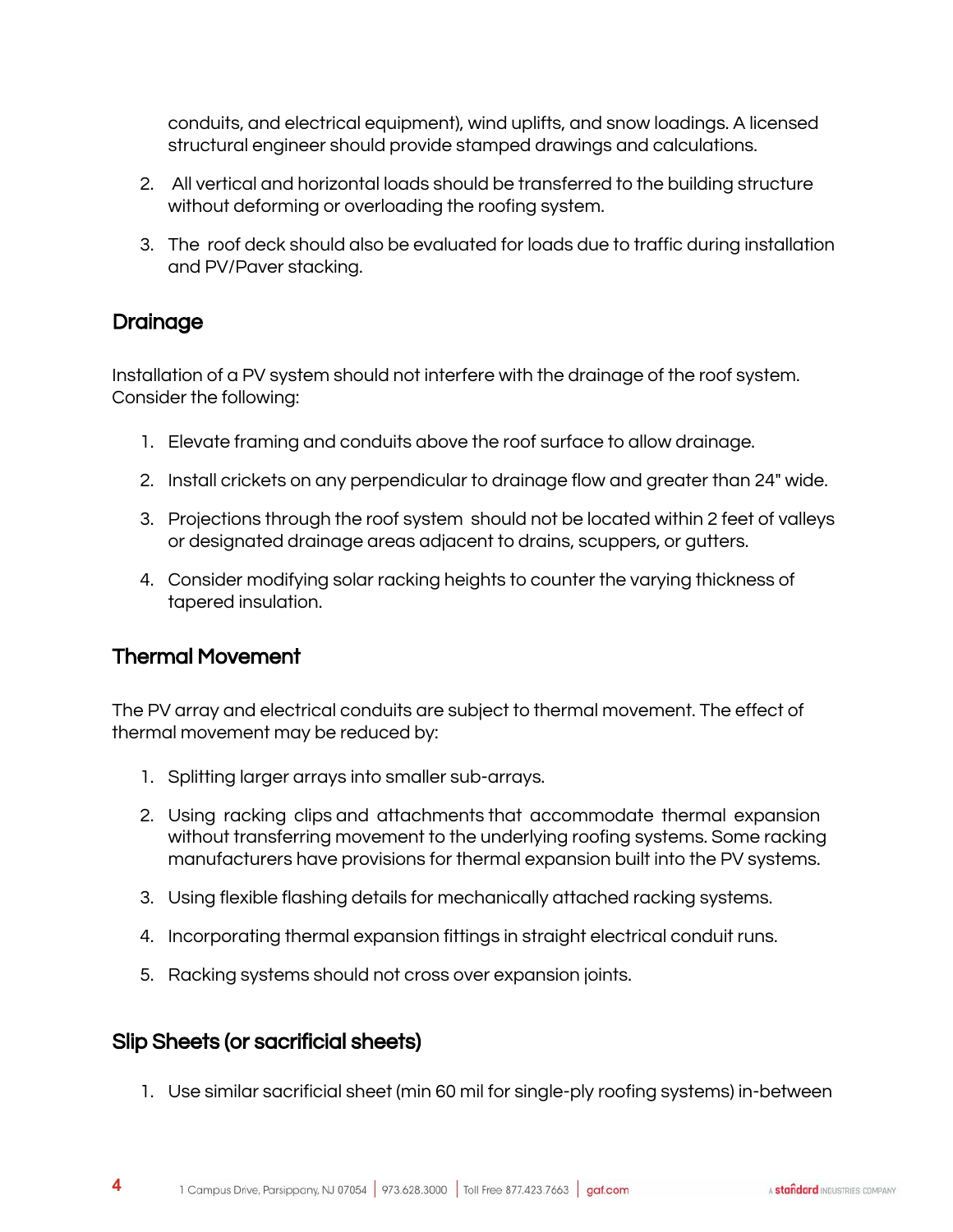contact surfaces at the roof and the base of ballasted racking systems. The slip sheet should be adhered/welded to the roofing membrane, not the base mount. The slip sheet helps reduce wear & tear from incidental movement of the array, as well as helps reduce heat build-up on the primary waterproofing membrane.

2. The slip sheets should be a minimum 4" wider than the contact surface area of the rack base mount on all sides.

#### PV Service Access

- 1. Roof mounted PV systems generally should be mounted away from mechanical units, catwalks, permanent anchors, and other rooftop structures to provide access for service or maintenance of other rooftop equipment.
- 2. Space for service traffic paths should be designated and the roof system surface in these areas protected by walkways pads or pavers.
- 3. Consult the International Fire Code (IFC) for firefighting access recommendations for roof access hatches, access pathways, and equipment clearances.

#### Racking Systems

**5**

The solar racking system should be designed so that external forces acting on the rack do not compromise the waterproofing integrity of the roofing system. Loads to be considered include horizontal wind load, vertical wind uplift load, vertical dead load, and vertical snow load, as well as non-specific vibratory loads from external forces or building equipment.

Racking systems should have:

- 1. Thermal and dynamic movement provisions within the racking system.
- 2. Minimal UV exposure of washers/gaskets.
- 3. Base mounts of ballasted PV systems with sufficient area to distribute vertical loads without cutting or compressing the underlying roofing system.
- 4. Ballast pavers that have been tested for long-term durability (for ballasted PV systems), including freeze-thaw durability.
- 5. Compatible corrosion-resistant rack components.
- 6. Sufficient racking clearances for inspection, maintenance, repair, or reroofing.

Racking systems should allow ease of removal by trained personnel without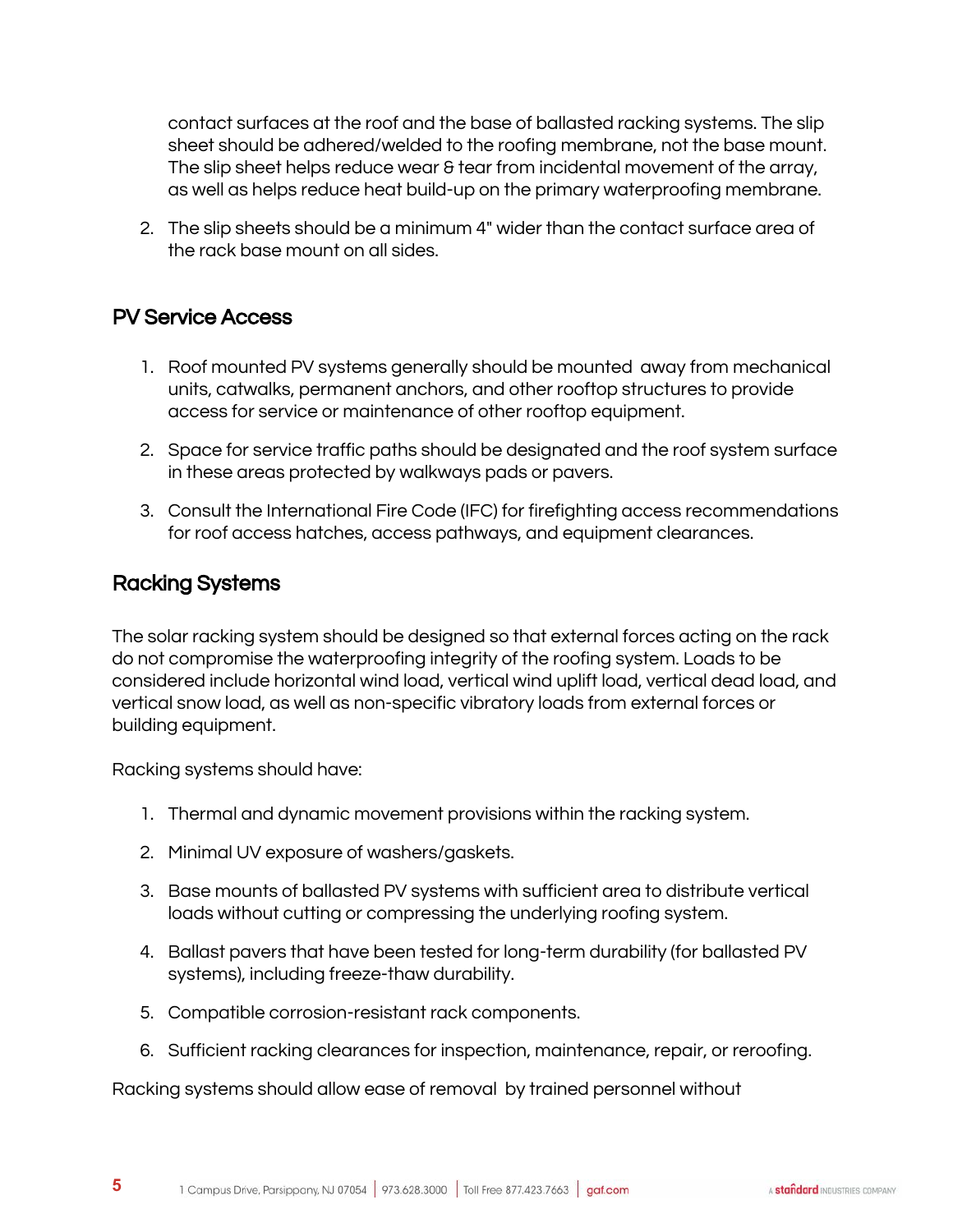significantly exposing the roof system to the possibility of damage. Racking systems should also be easy to flash.

#### **Guarantees**

Roofing guarantees are a valuable tool for the building owner, but they carry important limitations and conditions that must be addressed for successful rooftop PV installation and operation.

- 1. From the start, the roofing system must be designed and installed in accordance with GAF published specifications, and PV system details must be accepted by GAF prior to installation to avoid any lessening of coverage of the guarantee.
- 2. GAF does not guarantee the solar mount system utilized in the solar installation or any other non- GAF products on the roof. GAF therefore specifically disclaims any liability arising out of or in connection with the integrity, installation or performance of, or damages sustained by or caused by the roof mount or PV systems.

#### **Flashings**

**6**

- 1. PV systems using support stands should use round steel pipes or square tubes to facilitate effective flashing installation methods.
- 2. All penetrations should be flashed in accordance with appropriate NRCA or GAF construction details.
- 3. Installation of thicker flashing membranes, additional layers of flashing membranes, or UV protective coatings is recommended for highly reflective PV system arrays.

#### Electrical Connections

- 1. The number of roof penetrations should be kept to a minimum. Cables passing through the roof assembly should not travel horizontally within a roof system, such as directly under the roof membrane or in a notched-out section of the insulation.
- 2. Penetrations of electrical conduit into the building should be properly flashed to the roof system. Electrical conduit passing through a roof assembly should be run inside a sheet- metal enclosure with roof curbs [e.g., doghouse]. A gooseneck-type penetration detail can be used where a cable needs to pass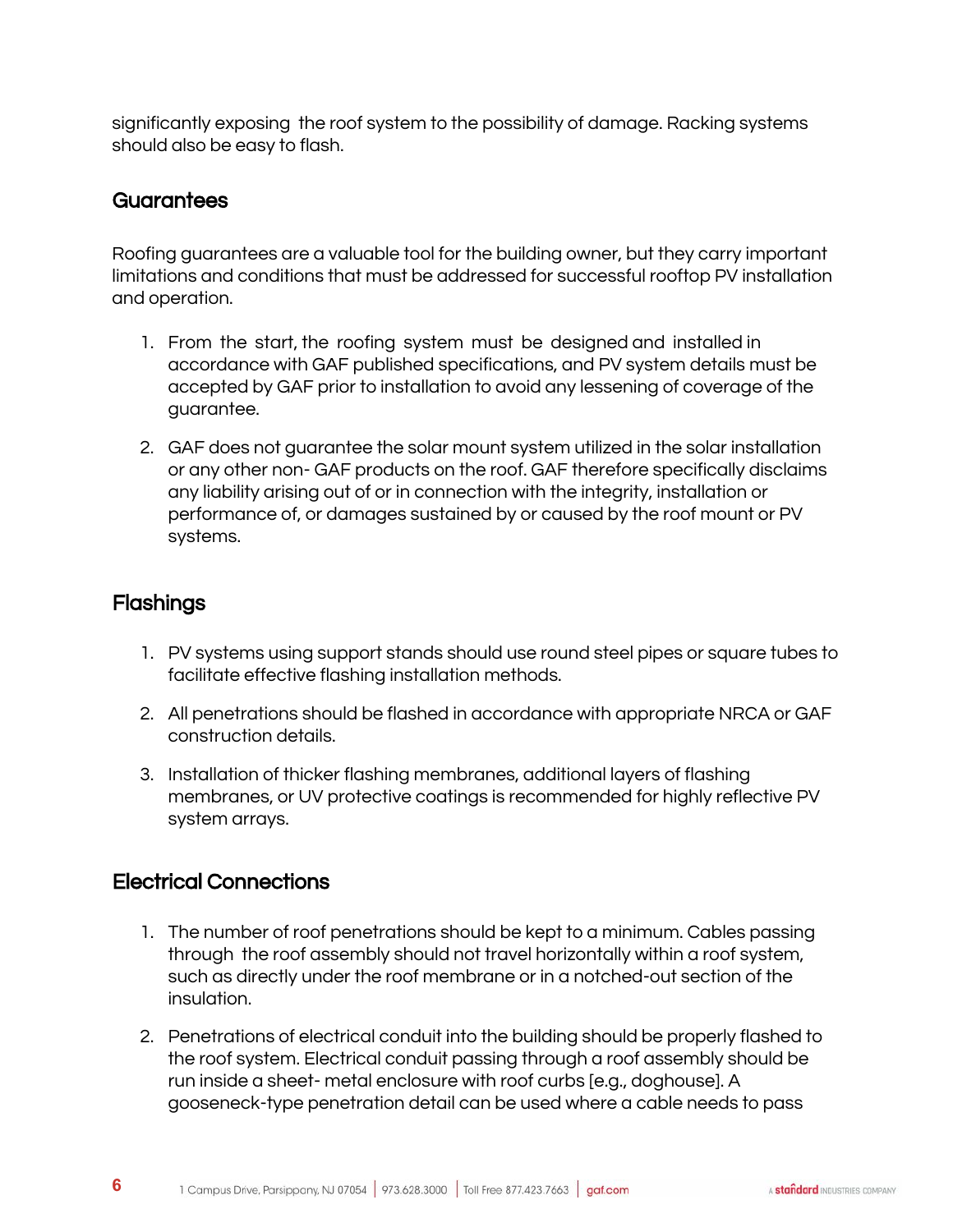through a roof assembly and be flashed.

3. Penetration pockets (pitch pockets or pitch pans) are acceptable as a last alternative for flashing PV system electrical connections passing through a roof assembly. TOPCOAT® FlexSeal Caulk Grade Sealant should be used as the top fill material for pitch pockets.

#### Pre-Job Conference

A pre-job meeting should be held with the building owner, designer, PV system manufacturer, roof system manufacturer, general contractor, electrical contractor, roofing contractor, and any others whose work may have an effect on successful project completion. The PV system designer's specifications/plans and flashing details should be reviewed during the pre- job meeting. The following items should also be discussed at the pre-job conference:

- 1. Establish construction schedules and work methods that will prevent damage to the PV system flashing and the roof system.
- 2. Establish procedures for reporting and repairing any damage to flashings or any part of the roof system.
- 3. Designate access, staging, work, storage, and disposal areas.
- 4. Establish suitable weather conditions and working temperature criteria to which all parties agree.
- 5. Establish safety regulations/requirements and good roofing practices.

#### Codes, Standards & Guidelines

**7**

Below is a list of references to codes, standards, and guidelines relevant to installation of a solar PV system on a roof. The local Authority Having Jurisdiction (AHJ) should be consulted to determine the specific requirements for code compliance of the solar PV system.

| Part               | Agency      | Code       | <b>Description</b>        |
|--------------------|-------------|------------|---------------------------|
| <b>Fire Rating</b> | UL          | 1703       | Fire rating tests for PV  |
|                    | <b>ICC</b>  | <b>IBC</b> | Fire Classification of PV |
|                    | ICC         | IEC.       | PV Module Safety          |
|                    | <b>ASTM</b> | E44.44     | PV System Fire Safety     |